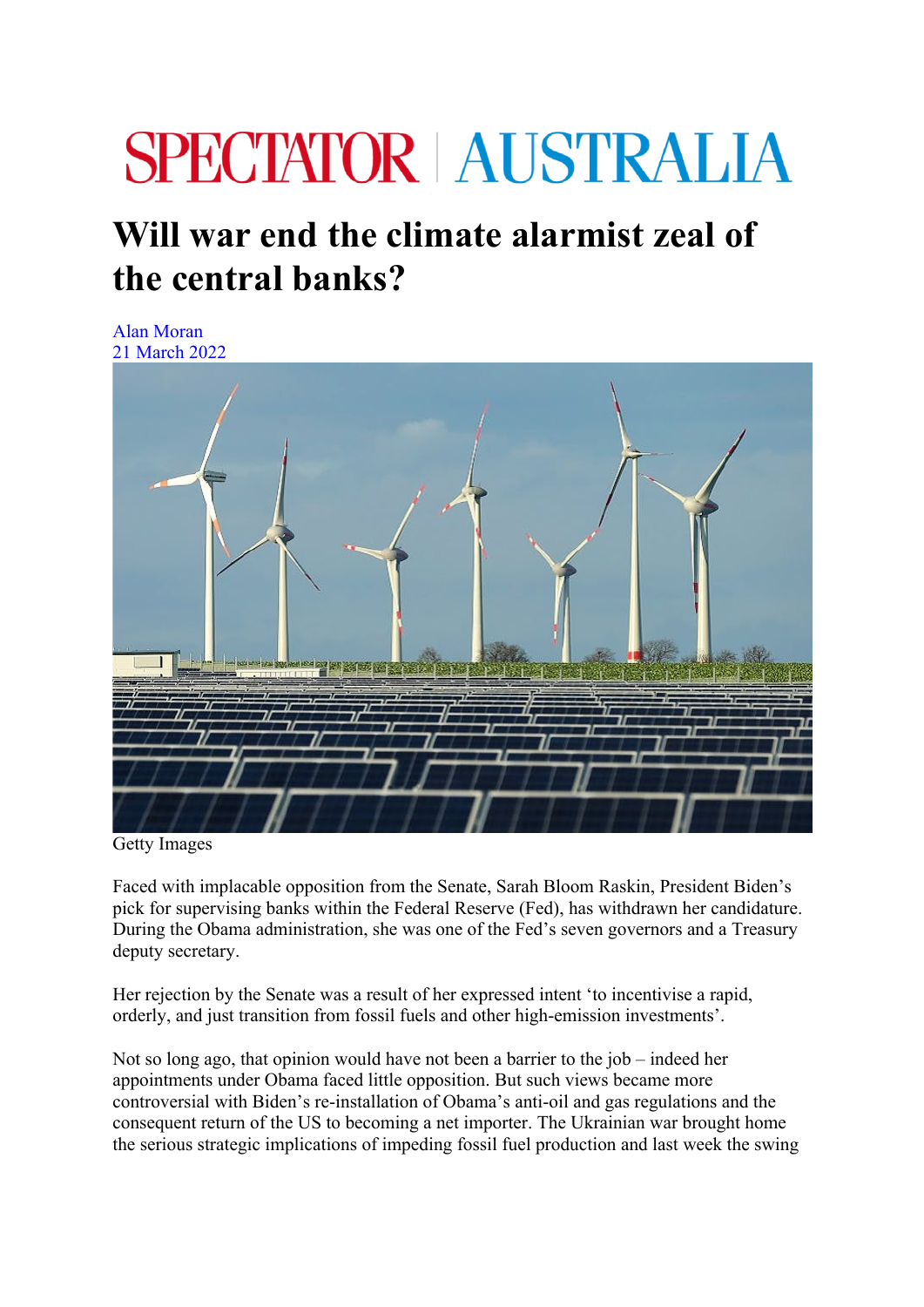Senators, Democrat Joe Manchin and Republicans Susan Collins and Lisa Murkowski, pulled the plug on Raskin.

There have been few central bankers as woke as climate activist Mark Carney, the former Governor of the Bank of England, who is now with investment conglomerate Brookfield. At Brookfield, Carney joined fellow activist Mike Cannon-Brookes of Atlassian in bidding for AGL with a view to expediting the firm's departure from fossil fuels.

Though Carney may have been a stand-out, most banking bureaucrats are infected with alarmist zeal and central banks are coordinating internationally to press their philosophy through the Network for Greening the Financial System (NGFS) and the Task Force on Climate-related Financial Disclosures (TCFD).

In this respect, Australia may have dodged a bullet with the departure from the Reserve Bank of Guy Debelle, who had been the heir-presumptive Governor. He was described as a 'green energy crusader' even by fellow hydrocarbon haters at the AFR. Debelle will now help Twiggy Forrest's Fortesque tilt at windmills, postulate about hydrogen as a future fuel and trumpet pie-in-the-sky \$210 billion schemes, like that linking Singapore with an Australian desert paved with solar panels.

Perhaps Debelle was pushed out of contention for the Reserve Bank's top job or maybe he recognised a growing unease within governments about climate fanatics occupying high places.

The USA and EU between them have spent an estimated \$5 trillion on renewable energy over the past 20 years (Australia has spent relatively more). Almost all of renewable energy installations have relied on the support of subsidies, and while the subsidies have savaged the economics of fossil fuel, its share of total energy use has fallen by just two per cent to 84 per cent.

The world has certainly changed since Russia's invasion of Ukraine. Among other lessons, this has shown many politicians that calls for decarbonisation were luxuries that cannot be indulged in the dangerous world which Putin's actions have revealed we inhabit.

In the UK, Prime Minister Boris Johnson, under pressure, is reneging on his 2021 green exhortations and walking, crab-like, towards permitting new oil and gas fields – even to allowing fracking for gas – and re-opening coal generators.

In this context, it is doubtful that the Bank of England Governor, Andrew Bailey, would today deliver a speech like that he gave in 20 November last year. In that speech Bailey outlined a range of further actions necessary to meet the net zero emissions goals of the Bank of England, goals that are broadly shared by all other democratic nations' central banks. The Bank's measures included ensuring that the 1,500 financial intermediaries that it regulates 'hold capital against material climate-related financial risks'. The Governor foreshadowed a 'wider supervisory toolkit' to incentivise firms to take meaningful actions in support of climate transition, adding, 'Where progress is insufficient and assurance or remediation is needed, the (Bank's Prudential Regulatory Authority) will request clear plans and, where appropriate, exercise its powers,' to ensure this is rectified.

Even if such thunderous admonitions will now be diluted, repairing the damage will be slow.